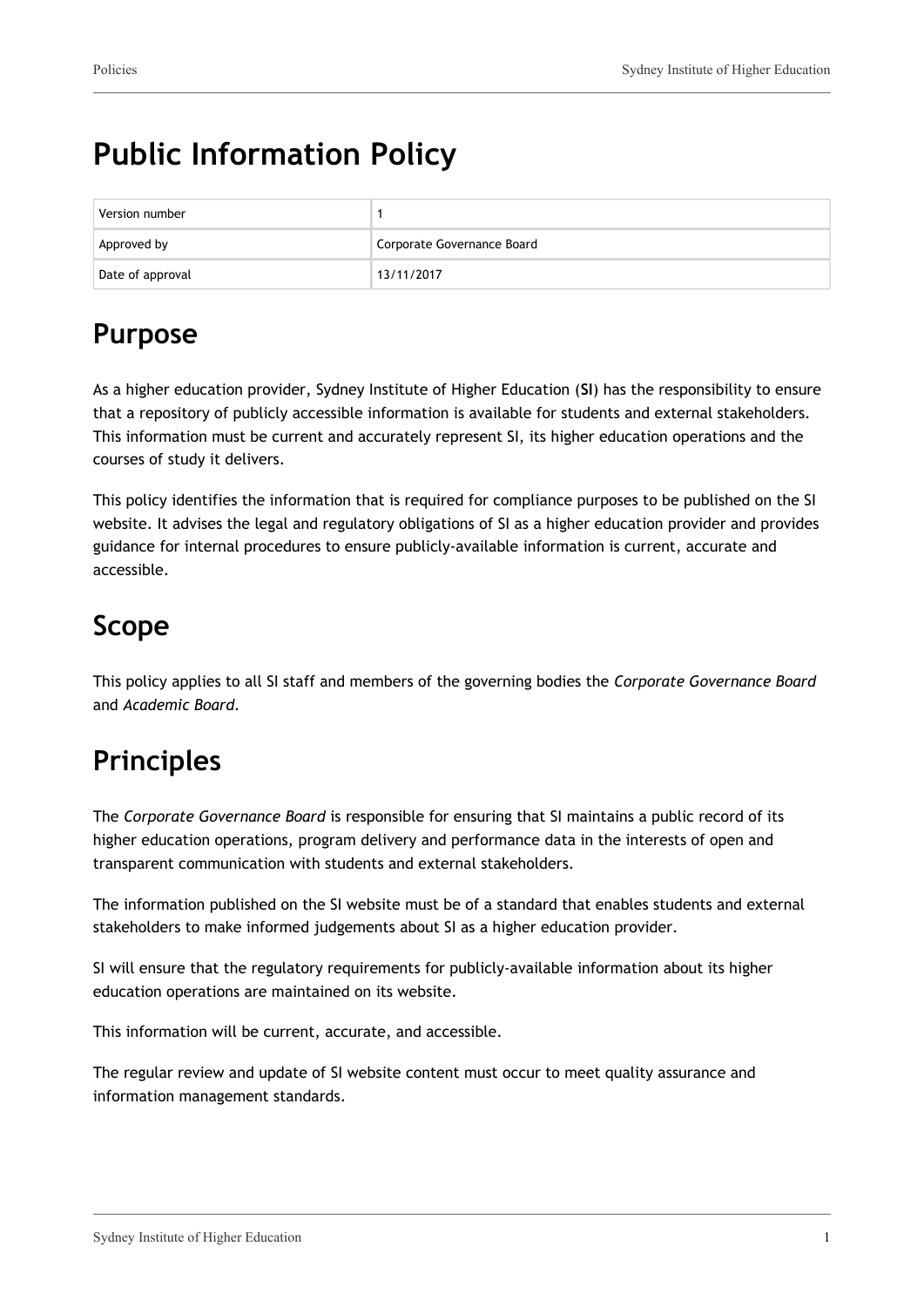#### **Procedures**

The Marketing and Communications Coordinator, in collaboration with the IT Coordinator, will regularly review and update the information on the SI website to ensure that it is accurate and current.

*Executive Management Team* must liaise with the Marketing and Communications Coordinator, when changes must be made, taking advice from their own direct reports wherever public information needs to be amended for accuracy.

All changes to publicly-accessible website content must be approved by the President before implementation.

The information to be publicly available, accurate and current on the SI website must include:

- Registered name, and trading name(s) if different to the higher education provider name
- Regulatory status
- Details of SI's authority to deliver courses of study to international students studying on an Australian student visa
- A copy of SI's constitution or articles of association
- The names of the Corporate Governance Board members
- The names of Senior Management
- Documentation that provides evidence of SI's financial standing
- Indicative total student enrolments in the current year
- A comprehensive organisational chart, including academic departments that deliver programmes
- The locations at which SI higher education programmes are offered
- All items set out in the *Higher Education Standards Framework (2015)* s. 7.3.1 and 7.3.2
- An *overview* of teaching and learning locations, facilities, learning resources and the services provided for students, including written descriptions and photographs.
- A list of all higher education programmes of study delivered by SI, including expected annual enrolments
- Details of arrangements with third party providers for programme delivery or research
- Comprehensive information on how to lodge a complaint about SI
- Contact details telephone and email
- All SI policy documents
- The SI Strategic Plan
- The SI Teaching and Learning Plan
- The SI Student Handbook
- Statement of Tuition Assurance.

The information to be publicly available, accurate and current on the SI website in relation to all higher education programmes of study delivered by SI must include:

- The title of each higher education programme of study
- The programme structure, including units of study
- Programme learning outcomes and unit learning outcomes
- The accreditation status of each programme of study
- The qualification(s) offered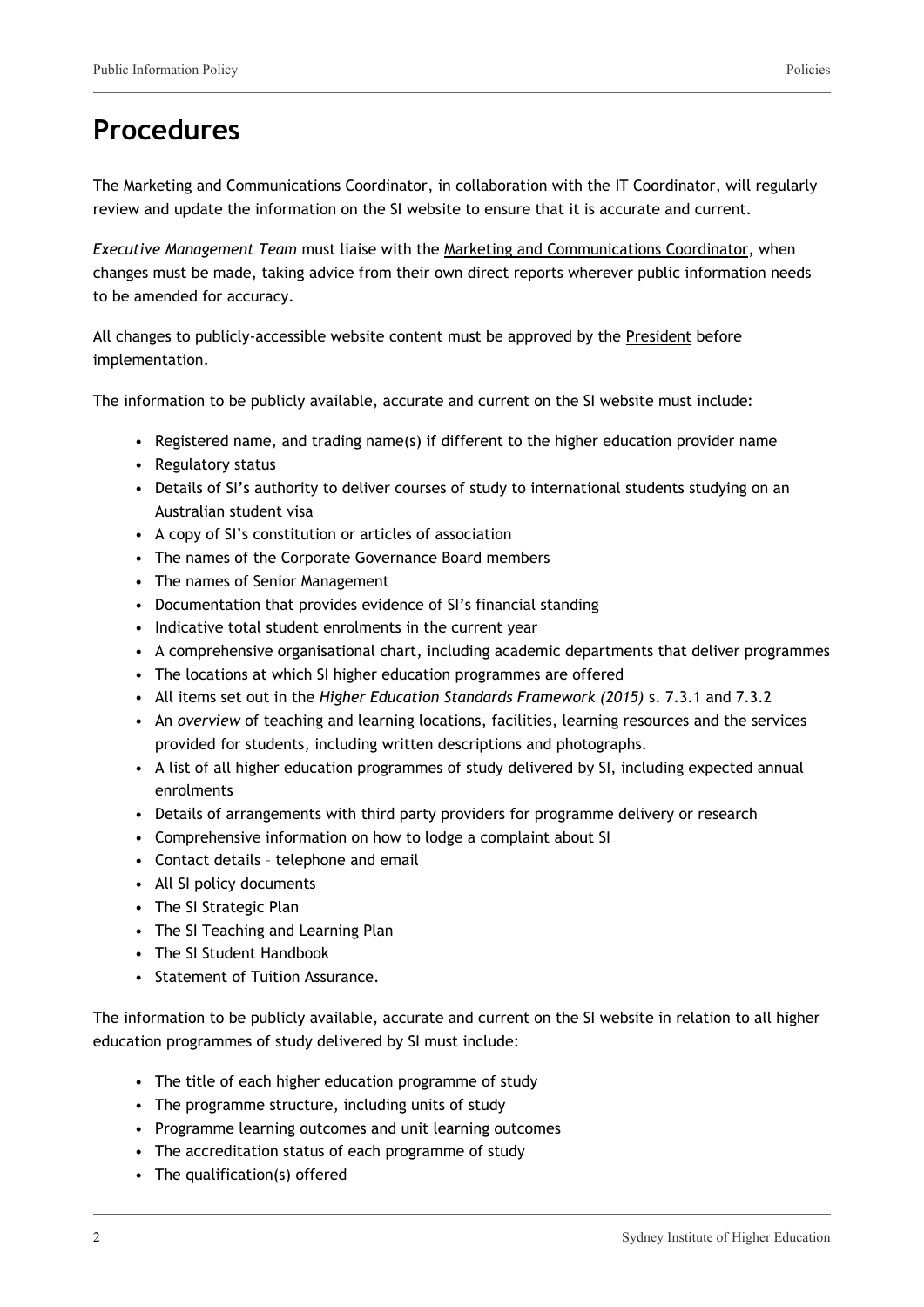- Whether the qualification is recognised in the *Australian Qualifications Framework (AQF)*
- Confirmation of professional accreditation, if applicable
- Expected annual enrolments
- Programme duration and delivery mode
- Programme fees and charges
- Whether an SI programme of study has been authorised for delivery to international students studying on an Australian student visa.

All publicly-available website content must comply with best-practice accessibility guidelines, be easy to navigate and user-friendly.

## **Policy Implementation and Monitoring**

The *Corporate Governance Board* delegates responsibility for the day-to-day implementation of this policy to the Marketing and Communications Coordinator.

The *Corporate Governance Board* will review all periodic reports from relevant committees and staff members, in accordance with the *Compliance Calendar.*

Additionally, the *Corporate Governance Board* will review all relevant student complaints, concerns raised by staff members, and instances of student or staff misconduct, in accordance with the *Compliance Calendar.*

The *Corporate Governance Board* must ensure that findings from these monitoring activities are taken into account in planning, quality assurance and improvement processes.

#### **Definitions**

**Academic Board**: the governing body responsible for academic matters, including learning and teaching, programme approval, workforce planning, academic staff appointments, research and professional development, academic policies and procedures, overseeing student grievances and appeals processes. The *Academic Board* advises the *Corporate Governance Board* on academic matters.

*Australian Qualifications Framework (AQF):* National guidelines that regulate Australian postcompulsory education and training qualifications. The framework identifies learning outcomes for each AQF level and qualification, policy requirements, educational and economic objectives, governing and monitoring arrangements.

**Corporate Governance Board**: the governing body responsible for oversight of all higher education operations, including the ongoing viability of the institution and the quality of its higher education delivery. The *Corporate Governance Board* guides Management and delegates responsibility for academic matters to the Academic Board.

*Higher Education Standards Framework (Threshold Standards) 2015:* The national standards for higher education all higher education providers must meet as established by TEQSA.